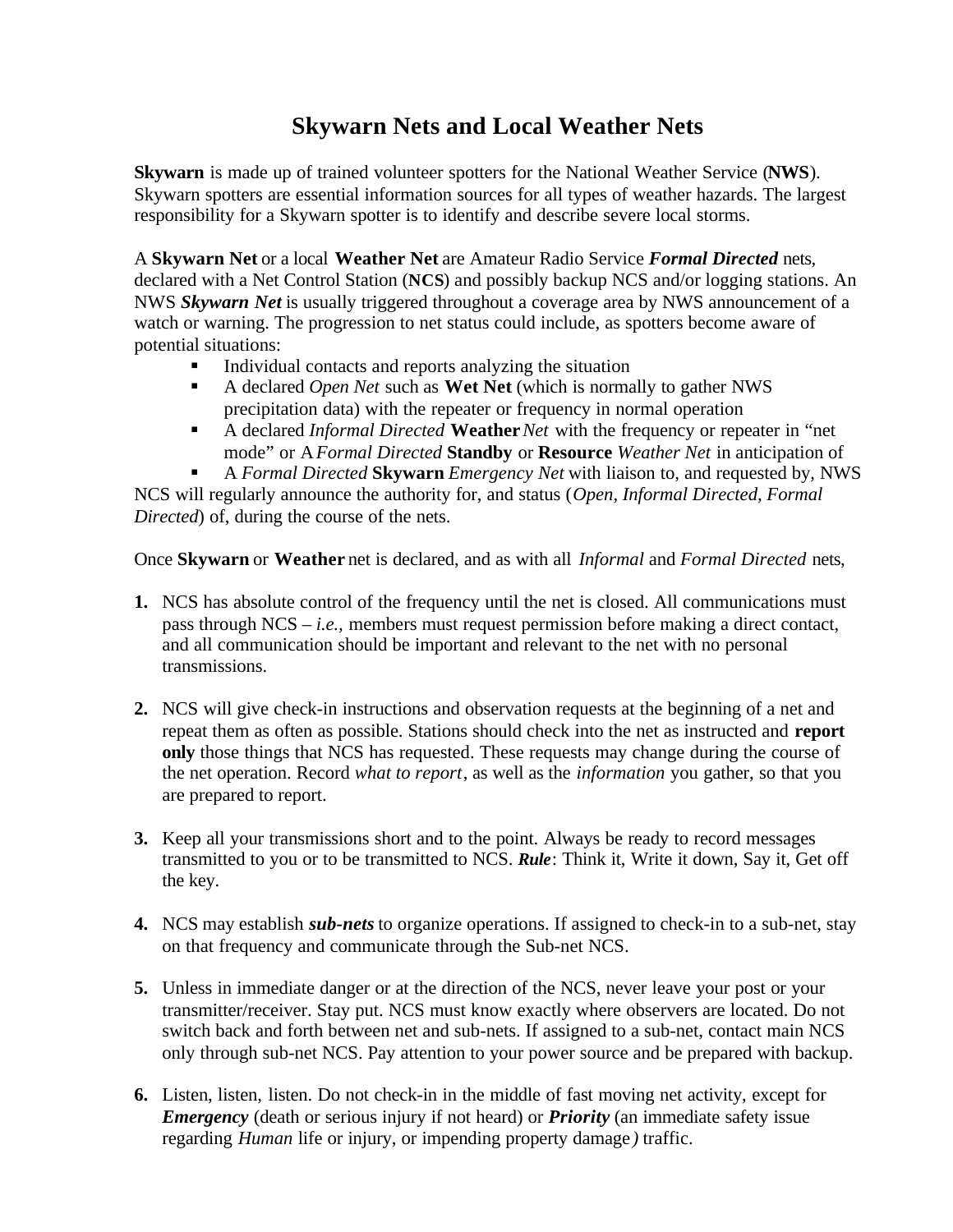# **Field Spotting Guide**

#### *Definitions and Terminology Used by NWS:*

- **Advisory** Conditions are favorable for the severe weather event in or near the advisory area. Advisories are issued for dangerous snow and/or wind chill conditions.
- **Watch** -- Conditions are favorable for the severe weather event in or near the watch area. Watches are issued for tornadoes, severe thunderstorms, and flash floods.
- **Warning** -- The severe weather event is imminent or occurring in the warned area. Warnings are issued for tornadoes, severe thunderstorms, flash floods, and river flooding.
- **Blizzard**  Sustained winds or frequent gusts to 35 mph for at least 3 hours and considerable falling and/or blowing snow, reducing visibility to less than  $\frac{1}{4}$  mile.
- **Blowing and/or drifting snow advisory** Visibility intermittently at or below  $\frac{1}{4}$  mile due to blowing snow.
- **Downburst** -- A strong downdraft from a cumulonimbus cloud with an outrush of damaging wind on or near the ground.
- **Flash Flood** A rapid rise in water, within a few hours, that follows heavy rainfall, dam/levee failure or other sudden release of water.
- **Freezing Rain Warning** Significant ice accumulation on all surfaces.
- **Funnel Cloud** -- A rotating, funnel-shaped cloud extending downward from a thunderstorm base.
- **Heavy Snow Warning** [Central and Southern Indiana] 4" or more in 12 hours or less; 6" or more in 24 hours or less.
- **High Winds**  Sustained winds of 40 mph or greater or winds gusting to 58 mph or greater.
- **Ice Storm Warning** Ice accumulation of  $\frac{1}{4}$ " or more on all surfaces; breaks wires.
- **Macroburst** Large downpour with outflow diameter 2 ½ miles or larger and damaging winds lasting 15-20 minutes; intense macrobursts can cause tornado-force damage.
- **Microburst** Small downburst with outflow diameter less than 2 ½ miles and peak winds lasting only 2-5 minutes; may induce dangerous wind and downflow wind shears which can affect aircraft.
- **Severe Thunderstorm** -- A storm that produces hail  $3/4$  inch in diameter or larger and/or wind gusts of 58 mph or more, and/or tornadoes.
- **Snow Advisory** [Central and Southern Indiana] 2-4" in 12 hours. [Southwest and South Central, Indiana]  $-1-3$ " in 12 hours.
- **Squall Line** A line of thunderstorms that may extend over several hundred miles.
- **Tornado** -- A violently rotating column of air attached to a thunderstorm and in contact with the ground.
- Waterspout A rotating column of air, usually from a cumulus or cumulonimbus cloud, that forms over water and circulation reaches the water.

**Wind Chill Advisory** – Wind chill -20 to -34.

**Wind Chill Warning** – Wind chill -35 or less.

*What to report:* all reports *must* contain *Time, Effect, Location* information. Report *what you are seeing*, not necessarily what happened earlier or what was reported to you.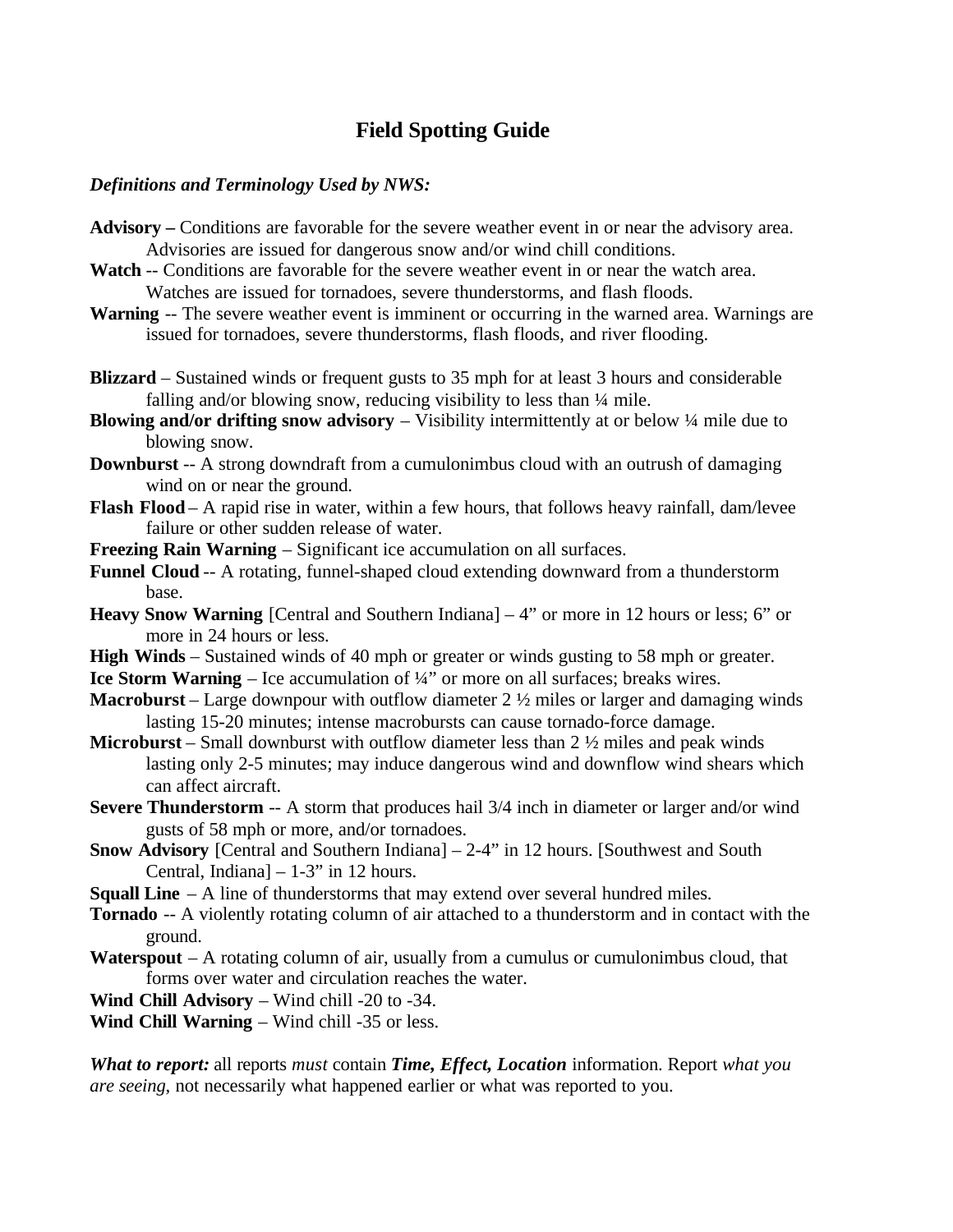## **NWS Urgent Priority**

- **1. Tornado on the Ground** -- A lot of associated debris will be present in the formation. Definite and concentrated rotation is present. If the condensation cloud does not reach the ground, spotters should look for a rotating dust/debris cloud on the ground below the funnel.
- **2. Funnel Cloud** Virtually no debris, if any at all. Formation will usually be sucking in and/or giving off smaller rotating clouds.
- **3. Rotating Wall Cloud** -- Wall clouds are attached to the cloud base and exhibit major rotation and formation. It won't extend all the way to the ground, and the "tail" (if present) will be trailing the storm and often pointing downward**.**

*Make sure it's* not *a rain column which extends all the way to the ground but lacks a debris cloud near the ground and is not rotating;* not *a Shelf Cloud which will have a "tail" that is fairly level and pointing in the direction storm is moving;* not *a Scud Cloud which is windtorn and changes shape rapidly; and/or* not *a Roll Cloud which forms along the gust front as the cool outflow lifts warm, moist air in the shape of horizontal tubes, and in some cases, has a visible horizontal rolling motion. Shelf and Scud clouds do not.*

Localized, small rotations of short duration are common and not reportable. Rotation of a major nature and/or formation is reported if it is sustained and can be confirmed. Tornadoproducing wall clouds may change shape but will exhibit persistent rotation for 10-20 minutes before tornado appears.

*Radar cannot truly* **see** *a Wall Cloud or a Tornado*, only the potential. Only a spotter can actually verify the presence of a Wall Cloud or Tornado. After dark, during heavy rainfall, when vision is restricted, or at any time you are unsure, always report location of a suspect formation so that others may confirm.

**4. Flash Flooding** *–* A rapid rise in water, within a few hours, that follows heavy rainfall, dam/levee failure or other sudden release of water.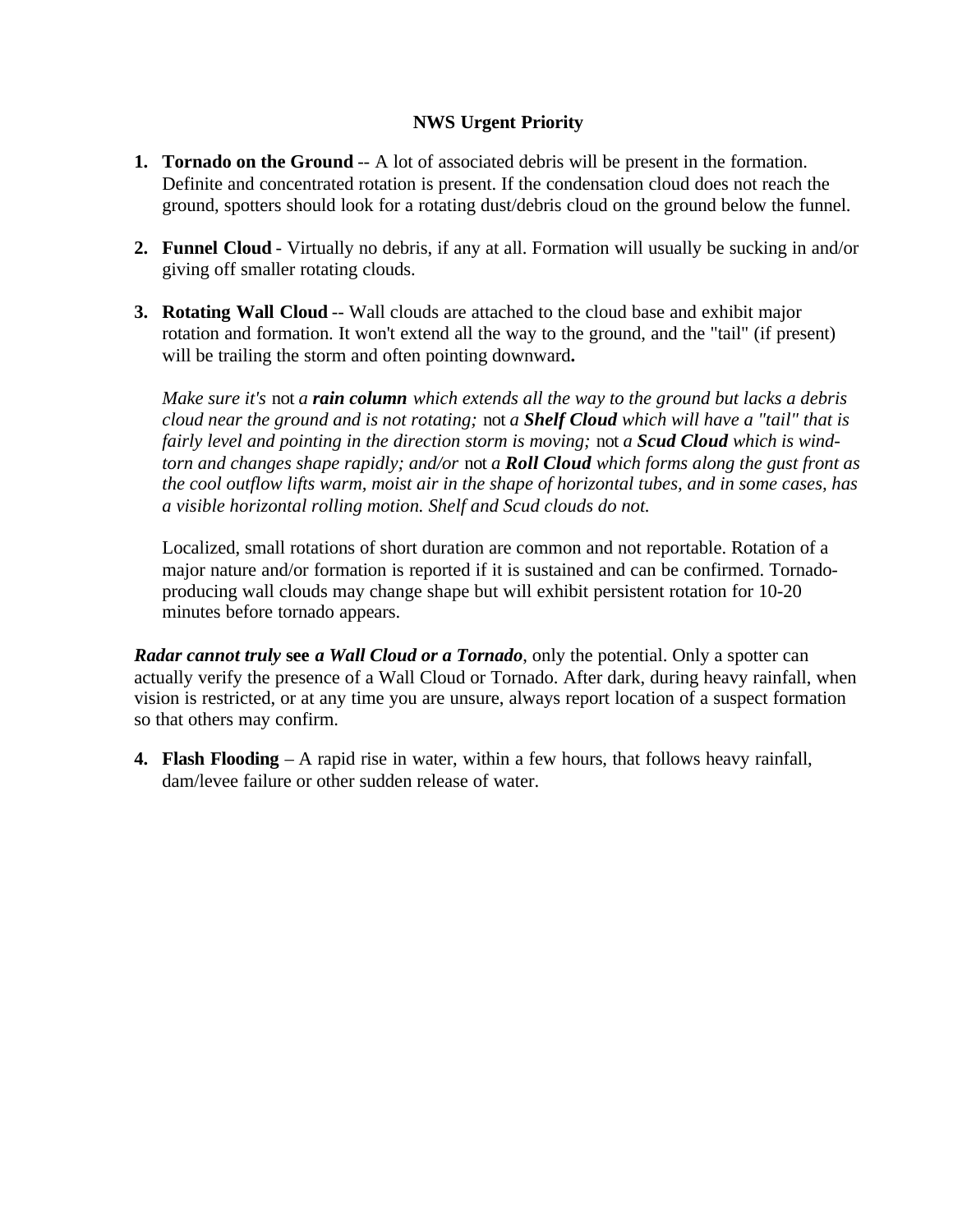# **NWS High Priority**

- **1. Hail**  $\frac{3}{4}$ -inch diameter or larger (nickel, quarter, golfball, baseball, softball)
- **2. Wind speed** greater than **58 mph** [Beaufort Chart Descriptions]
	- **47 54** -- 3 inch or larger green branches break. Chimneys and shingles begin to tear off. TV antenna masts bend and antennas are destroyed.
	- **55 63** -- Trees begin to uproot. Structural damage starts getting serious. Large sections of roofs and roofing tear off and fly. Patio roofs and awnings destroyed. Some Mobile homes begin to suffer damage. Walking nearly impossible.
	- **64 72** -- Structural damage widespread and major. Mobile homes skins peel. Entire roofs blow off and windows blow in. Mobile homes displaced. Cement block parapets begin to collapse.
- **3. Persistent non-rotating Wall Cloud** -- Wall cloud "tail" (if present) will be trailing the storm and often pointing downward and are attached to the cloud base. No rotation.
- **4. Rainfall** 1 inch or more per hour

### **NWS Lower Priority**

- **1. Hail** ½-inch diameter or larger (do not use the term "marble" since marbles can come in a variety of sizes. "Dime" is closer to the "coin" analogy used for  $\frac{3}{4}$ " and 1" hail).
- **2.** Wind speed greater than **40 mph** [Beaufort Chart Descriptions] **39 - 46** Green twigs begin to break off. You have to lean into the wind to walk. Shingles flap violently.
- **3. Cloud features**, such as anvil formations flanking lines, and a rain foot, suggesting storm organization
- **4. Other** locally-defined criteria

#### **Other Observations** *to be or not to be* **Reported**

- **1. Waterspout** -- Moving towards land or moving away from land.
- **2. Thunder --** *Never* reportable.
- **3. Lightning --** Reportable *only* if it has started a fire, hit electrical service components, knocked a tree or pole into a roadway, or hit a building, vehicle or person(s). If lightning is coming from a cloud that is very close to the ground, showing signs of rotation, sucking up debris and smaller clouds, and moving toward you, call NCS and move or take cover.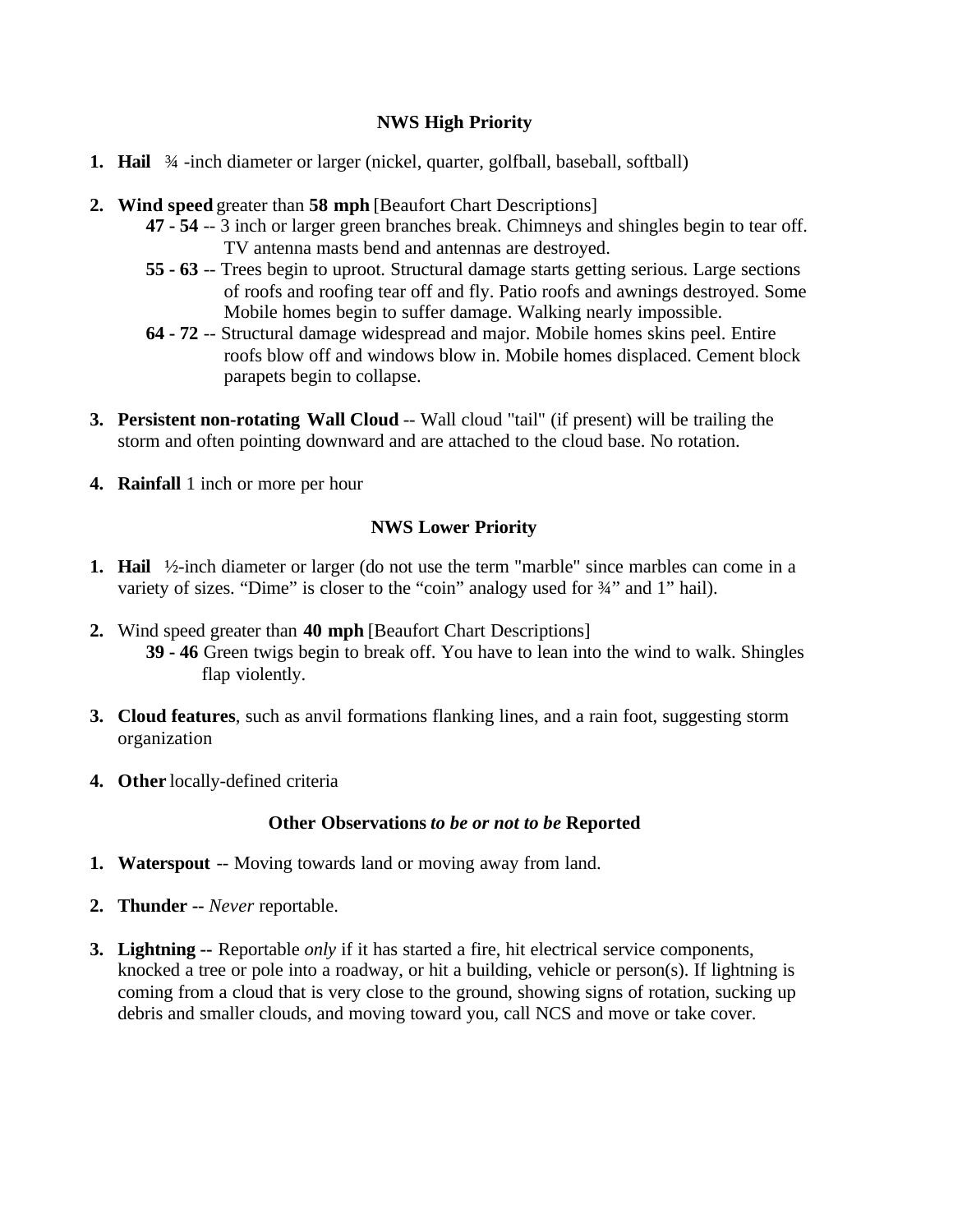**4. Drastic Sustained Wind Speed Changes** - especially if rotation is present in cloud structures.

## **How To Estimate Wind Speed: Beaufort Chart**

- **mph** Observations / **Reportable** (as High/Lower Priority)
	- **0** Smoke will rise vertically
	- **1-3** Smoke will show slight direction but there is not enough wind to move a wind vane.
- **4-7** You will feel a breeze on your face, smoke has definite direction, leaves move a bit and a wind vane will move**.**
- **8-12** Leaves will be in constant motion, small twig branches move, flags extend.
- **13-18** Dust puffs blow, loose paper flies, 1/2 to 1 inch branches move.
- **19-24** Small leafy trees sway and small waves will form on ponds & lakes, flags whip
- **25-31** 4 inch & larger branches moving, telephone, power wires & chain link fences whistle.
- **32-38** Large, whole trees in motion, becomes hard to walk totally upright against the wind. Shingles begin to lift.
- **39-46 Green twigs begin to break off. You have to lean into the wind to walk. Shingles flap violently.**
- **47-54 3 inch or larger green branches break. Chimneys and shingles begin to tear off. TV antenna masts bend and antennas are destroyed.**
- **55-63 Trees begin to uproot. Structural damage starts getting serious. Large sections of roofs and roofing tear off and fly. Patio roofs and awnings destroyed. Some Mobile homes begin to suffer damage. Walking nearly impossible.**
- **64-72 Structural damage widespread and major. Mobile homes skins peel. Entire roofs blow off and windows blow in. Mobile homes displaced. Cement block parapets begin to collapse.**
- **5. Wind Related Reportable Observations**: These are only things which you *are actually seeing happen*. Do not report what happened a short time ago unless injuries are involved.
	- *Multiple* trees being blown down or uprooted
	- Breakage of tree limbs 4 *inches* in diameter or larger
	- Downed power lines
	- Commercial broadcast tower damage
	- Large permanent sign damage
	- $\blacksquare$  Windows broken by wind (not debris)
	- **Multiple home TV antennas being blown over/down**
	- Roofing being blown from buildings/homes
	- Wind-caused vehicle accidents
	- $\blacksquare$  Injuries to people.
	- *Severe* mobile home damage
	- *Major* structural damage to buildings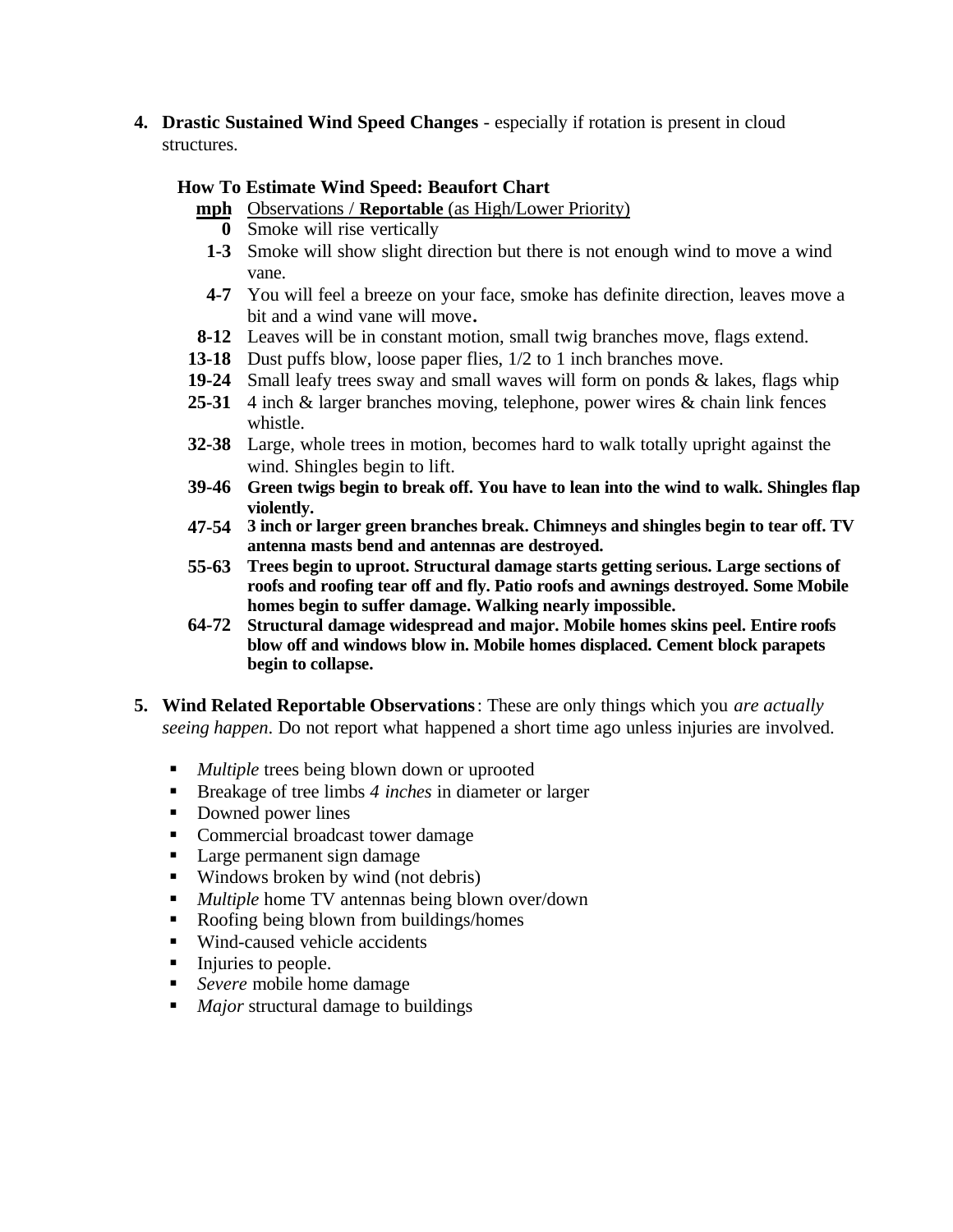# **The Warning Signs**

Several visual clues will help the spotter determine if a storm has severe weather potential. These clues are evident in the upper, middle, and lower levels of the storm. The spotter should pay particular attention to these clues, especially when watching more than one storm at a time.

- **1. Upper-Level Storm Clues** -- Best seen 30-40 miles from the storm, so difficult to see in poor visibility conditions: A large overshooting top that persists for more than 10 minutes and an anvil with sharp and well-defined edges. Storms with weaker updrafts will usually have an anvil that is thin, wispy, and fuzzy.
- **2. Mid-Level Storm Clues** -- Best seen 10-20 miles from the storm, also difficult to see in poor visibility conditions: Concentrated in the main storm tower area, the clues are the following.
	- ß A *solid appearing updraft tower* with a sharp, cauliflower definition in the storm tower. Some storms have a soft or "mushy" appearance indicative of a weaker updraft and therefore are a poor candidate for producing severe weather.
	- A *flanking line* -- a row of small cloud towers that build up (stair-step) into the main storm tower from the south or southwest. The flanking line does not suggest updraft strength, but it does indicate storm-scale organization necessary for persistent severe weather.
- **3. Low-Level Storm Clues** -- Best seen within 10 miles of the storm and are the easiest to detect in lower visibility conditions. Low-level storm features can be the most critical in determining a storm's severe potential but can result in the most confusion.
	- **The rain-free base** -- a low, flat cloud base from which little visible precipitation is falling. However, the precipitation in this area is often in the form of large hail. The rainfree base defines the primary inflow and updraft area in the storm. The preferred area for severe weather formation is near and just north/east of the rain-free base.
	- **The wall cloud** -- an isolated lowering of the rain-free base. It is always attached to the cloud base. It indicates the storm's strongest updraft area, and it is the primary location for severe weather development. Wall clouds with persistent rotation (10 minutes or more) are especially significant since they denote a very dangerous storm that may produce large hail, strong downbursts, or a tornado.

**Characteristics of a Supercell:** A supercell thunderstorm is a long-lived storm containing a *mesocyclone* -- an area of intense, storm-scale rotation extending through much of the depth of the storm. Supercell storms are usually separated from other thunderstorms or may even be isolated. This separation allows them to feed upon warm, moist air from miles around.

Strong winds aloft are blowing from the southwest to northeast. Air in the upper portion of the updraft eventually becomes colder than the surrounding air and upward motion decelerates. The cloud spreads rapidly, forming an "anvil."

The "front flank" downdraft sinks to the ground in the area where precipitation is falling in the forward position of the storm (usually north or northeast of the updraft). A second downdraft forms just southwest of the updraft. This area, near the intersection of the updraft and this "rearflank" downdraft, is where a tornado is most likely to occur. Large hail is likely to fall just outside the updraft core, mainly northeast of the updraft. Tornadoes also may form along the gust front and flanking line; however, these are usually weak and short-lived.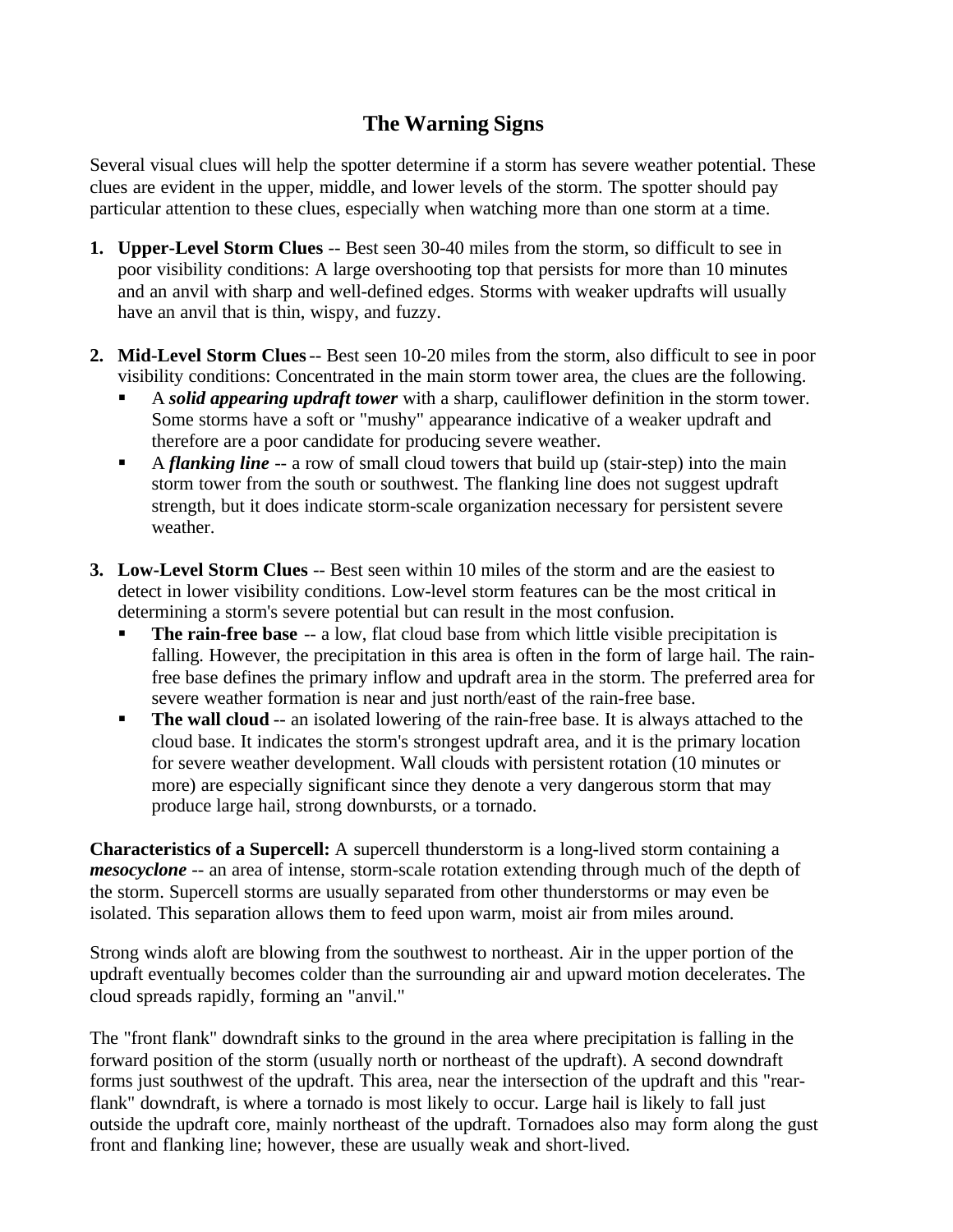Large hail is a common occurrence in strong thunderstorms, especially supercells, and size is determined by the updraft strength, *i.e.*, the stronger the updraft, the larger the hailstones. Single cell storms can produce hail up to about nickel size, multicell storms to about golfball size, and supercells up to about softball size.

In addition to a *rain-free base* and a **wall cloud**, supercells often exhibit **downbursts --** a strong downdraft from a thunderstorm with an out rush of damaging wind on or near the ground. Damaging downbursts, although relatively rare, are much more common than tornadoes. Because of their small size and short lifespan*, it is difficult to detect and warn for downbursts*. Downbursts are divided into two categories.

*Macroburst* -- Swath of damaging wind is 2.5 miles or more wide. *Microburst* -- Swath of damaging wind is less than 2.5 miles wide.

The initial stage of a downburst begins as the wind surges from the cloud base. The second stage, called the "impact" stage, occurs when the downburst makes contact with the ground and begins to spread outward. Expect the strongest wind speed shortly after the downburst hits the ground. The impact stage is also the most dangerous stage for aviation as aircraft caught in the strong winds may see wing lift decreased, possibly causing the plane to stall and crash. "Dissipation," the final stage, occurs when the downburst spreads out and weakens. Beware, other downbursts may form later.

A **rain foot** or a **dust foot** are downburst indicators. The rain foot is a pronounced outward deflection of the precipitation area near the ground, marking an area of strong outflow winds. Over plowed fields (or in the western states), look for a dust foot -- a plume of dust raised as the downburst reaches the ground and moves away from the impact point.

**Characteristics of a Tornado:** The typical tornado goes through a three-stage life cycle:

**Developing:**. A rotating wall cloud is evident, with tighter rotation evident in the base of the wall cloud. As the tornadic circulation continues to develop, the condensation funnel appears. It may not yet be a tornado, since the visible cloud is less than half way to the ground; however, in some cases you will see a dust whirl on the ground indicating a tornado before the condensation funnel touches down.

*Mature* tornadoes form in storms which continue to get a good inflow of warm, moist air, and the circulation is near the maximum size and intensity. The inflow becomes disrupted a short time later, which starts the dissipating stage.

The *dissipating* tornado stage is sometimes called the "rope stage." The condensation funnel becomes tilted and shrinks into a contorted, rope-like configuration. The tornado is still dangerous even at this late stage in its life. Some tornadoes, especially larger ones, dissipate as the funnel lifts into a bowl-shaped lowering of the cloud base.

Tornado intensities are classified by the **Fujita Damage Scale**. The scale ranges from F0-F5, with F5 storms creating incredible damage. The NWS also uses a broader, three-level classification scale, consisting of "weak" (F0-F1), "strong" (F2-F3), and "violent" (F4-F5).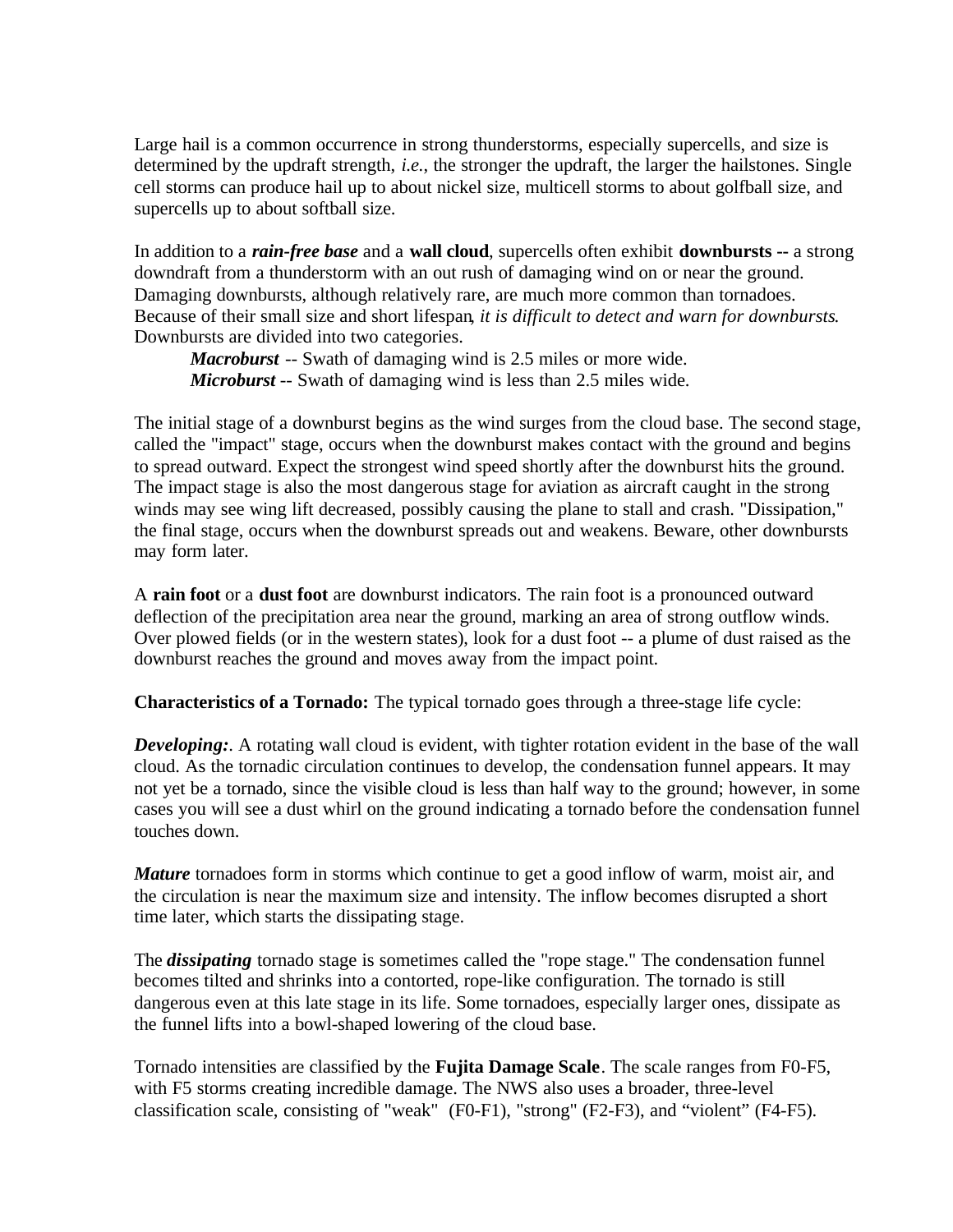*Weak* tornadoes (F0 & F1) may not be associated with mesocyclones are difficult to detect and forecast; thus, there is a *heavy reliance on spotters* to identify and report these storms. Wind speed: 60-115 mph; 80% of all tornadoes, 5% of tornado-related deaths; life: 1-10 minutes; path: 3 miles long.

*Strong* tornadoes (F2 & F3) are typically associated with mesocyclones. They are easier to infer from radar, but spotter reports of these storms are still a very important part of the warning process. Wind speed: 110-205 mph; 19% of all tornadoes, 30% of tornado-related deaths; life: 20+ minutes; path 15+ miles long.

*Violent* tornadoes (F4 & F5) are virtually always associated with a powerful mesocyclone. Their signatures are often easily detectable on radar, but spotter reports provide vital ground truth of actual storm conditions.

Many strong and violent tornadoes develop as multiple vortex tornadoes. They consist of one large circulation (vortex) with several smaller circulations rotating around it. The smaller vortices usually are responsible for the extreme winds and damage associated with violent tornadoes.

Storm spotters should not wait for a condensation cloud to reach the ground before reporting a tornado. Instead, spotters should look for a rotating dust/debris cloud on the ground below the funnel. This rule is especially true in western states, where storm cloud bases are relatively high and the air below the cloud base can be quite dry.

Spotters should not attempt to judge tornado intensity based only on size. Cases have been documented of small, violent tornadoes and weak tornadoes with large condensation funnels.

# *Tornado Lookalikes:*

**Rainshafts** sometimes may be located where a tornado normally would be found, but lack a debris cloud near the ground and organized rotation about a vertical axis. *Smoke columns* are among the most convincing look-alikes. Watch for a minute or so to look for rotation, both in the cloud and in the debris near the ground. Check with other spotters who may have a better viewing angle. *Scud clouds* are small, detached, wind-torn clouds that often form near thunderstorms. Scud clouds can change shape rapidly and sometimes take on the appearance of a wall cloud or funnel cloud. Remember, though, that wall clouds are attached to the cloud base and funnel clouds always rotate. *Roll clouds* form along the gust front as the cool outflow lifts warm, moist air, take the shape of horizontal tubes, and in some cases, you can actually see a horizontal rolling motion.

*Shelf clouds* form in a process similar to roll clouds, but shelf clouds but take more of a wedge shape. The motion in the shelf cloud's base will be turbulent but without the persistent, organized rotation seen in true wall clouds. Shelf clouds are more common than roll clouds and can define areas of strong downburst winds but usually are not favorable locations for tornado development. They are associated with cool outflow (downward vertical motion) while wall cloud is associated with a warm updraft (upward vertical motion).